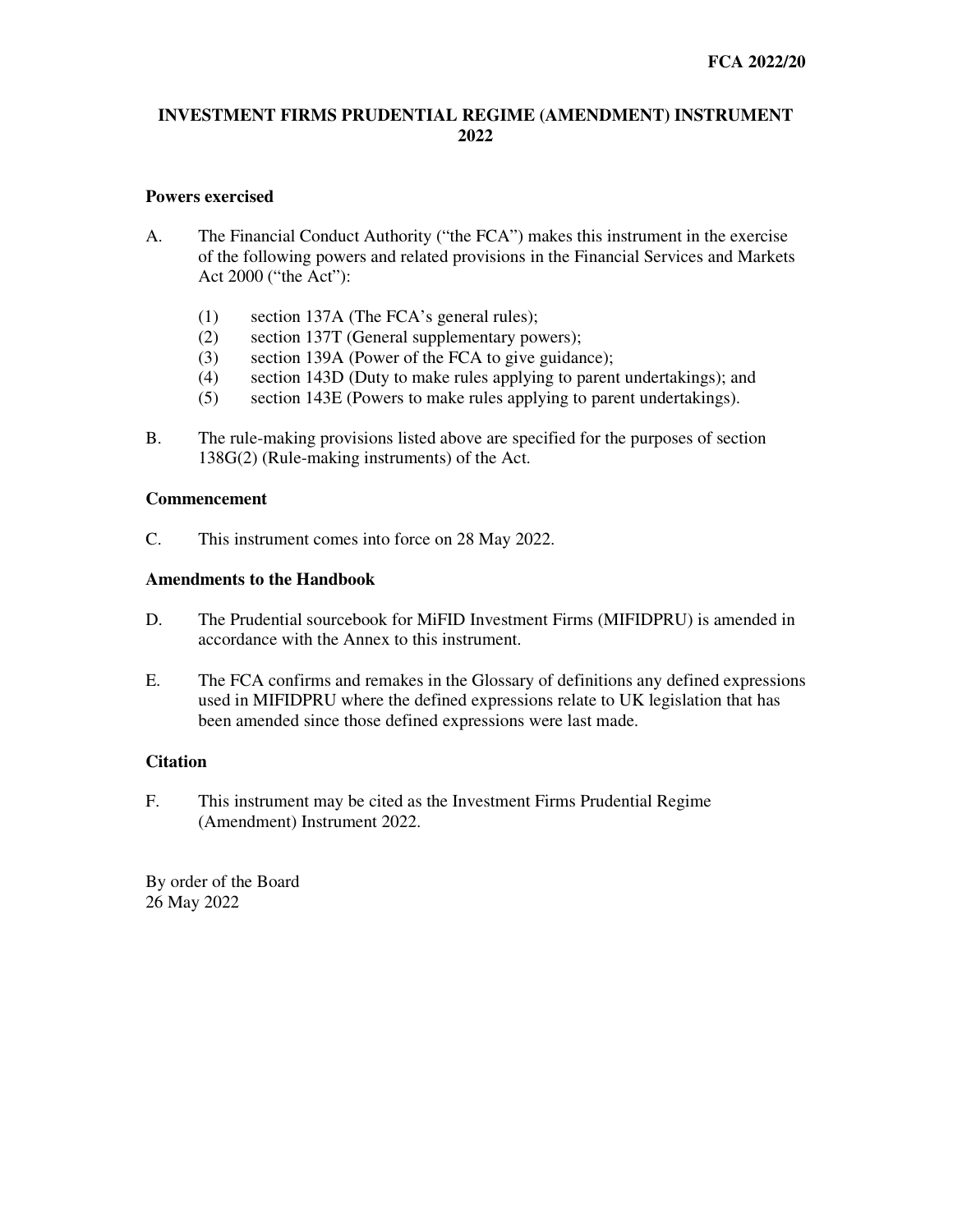## **Annex**

# **Amendments to the Prudential sourcebook for MiFID Investment Firms (MIFIDPRU)**

In this Annex, underlining indicates new text and striking through indicates deleted text, unless otherwise stated.

**3 Own funds** 

| .        |                                                |     |                                                                                                                                                                                                                                                         |                                                                                                                                                                                                                                                                                                                                                                                                                                                                                                                                                                                         |  |  |
|----------|------------------------------------------------|-----|---------------------------------------------------------------------------------------------------------------------------------------------------------------------------------------------------------------------------------------------------------|-----------------------------------------------------------------------------------------------------------------------------------------------------------------------------------------------------------------------------------------------------------------------------------------------------------------------------------------------------------------------------------------------------------------------------------------------------------------------------------------------------------------------------------------------------------------------------------------|--|--|
| 3.6      | General requirements for own funds instruments |     |                                                                                                                                                                                                                                                         |                                                                                                                                                                                                                                                                                                                                                                                                                                                                                                                                                                                         |  |  |
| $\cdots$ |                                                |     |                                                                                                                                                                                                                                                         |                                                                                                                                                                                                                                                                                                                                                                                                                                                                                                                                                                                         |  |  |
| 3.6.6    | G                                              | (1) |                                                                                                                                                                                                                                                         | MIFIDPRU investment firms that were classified as CRR firms<br>immediately before 1 January 2022 should refer to MIFIDPRU TP 1<br>for transitional provisions relating to own funds permissions that<br>were issued, and notifications that were made, before that date.<br>Those firms should also refer to MIFIDPRU TP 7, which contains<br>transitional provisions about capital instruments issued before 1<br>January 2022 and in respect of which the firm had not obtained own<br>funds permissions or made notifications under the legal<br>requirements in force at that time. |  |  |
|          |                                                | (2) | MIFIDPRU investment firms that were in existence immediately<br>before 1 January 2022, but were not classified as CRR firms, should<br>refer to MIFIDPRU TP 7 for transitional provisions relating to own<br>funds instruments issued before that date. |                                                                                                                                                                                                                                                                                                                                                                                                                                                                                                                                                                                         |  |  |
|          |                                                | (3) |                                                                                                                                                                                                                                                         | <i>Parent undertakings should also refer to the following:</i>                                                                                                                                                                                                                                                                                                                                                                                                                                                                                                                          |  |  |
|          |                                                |     | (a)                                                                                                                                                                                                                                                     | <b>MIFIDPRU TP 1, where they were subject to the UK CRR</b><br>on an individual or a consolidated basis immediately before<br>1 January 2022 and had obtained permissions or made<br>notifications under the UK CRR relating to own funds<br>instruments issued before that date; or                                                                                                                                                                                                                                                                                                    |  |  |
|          |                                                |     | (b)                                                                                                                                                                                                                                                     | <b>MIFIDPRU TP 7</b> in either of the following cases:                                                                                                                                                                                                                                                                                                                                                                                                                                                                                                                                  |  |  |
|          |                                                |     |                                                                                                                                                                                                                                                         | where they were not subject to the UK CRR on either<br>(i)<br>an individual or a consolidated basis immediately<br>before 1 January 2022, but wish to rely on<br>transitional provisions relating to capital instruments<br>issued before that date; or                                                                                                                                                                                                                                                                                                                                 |  |  |
|          |                                                |     |                                                                                                                                                                                                                                                         | where they were subject to the UK CRR on an<br>(ii)<br>individual or a consolidated basis immediately<br>before 1 January 2022, but wish to rely on<br>transitional provisions relating to capital instruments                                                                                                                                                                                                                                                                                                                                                                          |  |  |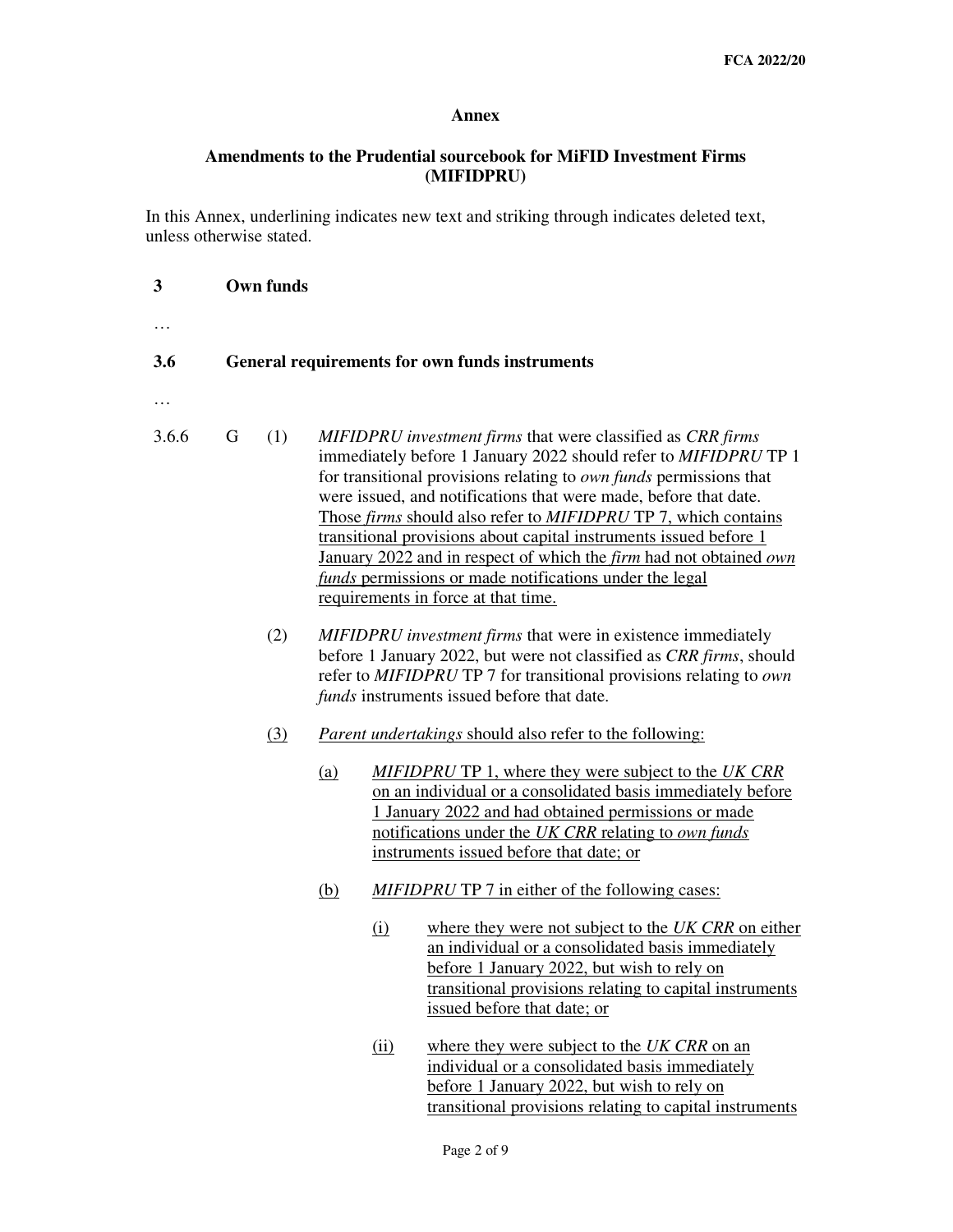issued before that date in respect of which the *parent undertaking* had not obtained *own funds* permissions or made notifications under the legal requirements in force at that time.

…

**TP 7 Former non-CRR firms and parent undertakings: transitional Transitional provision for own funds instruments without UK CRR approvals before 1 January 2022** 

Application

- 7.1 R (1) *MIFIDPRU* TP 7 applies to a *MIFIDPRU investment firm* that, immediately before 1 January 2022:
	- (1)(a) was an *authorised person*; and
	- (2)(b) was not classified as a *CRR firm* in accordance with the *rules* then in force. either:
		- (i) was not classified as a *CRR firm* in accordance with the *rules* then in force; or
		- (ii) met all of the conditions in (2).
	- (2) The conditions referred to in  $(1)(b)(ii)$  are:
		- (a) the *firm* was classified as a *CRR firm* in accordance with the *rules* that applied immediately before 1 January 2022; and
		- (b) in relation to an instrument to which *MIFIDPRU* TP 7.4R(1) applies, the *firm* had not, before 1 January 2022:
			- (i) obtained *FCA* approval under article 26(3) of the *UK CRR* (in the form in which it stood immediately before 1 January 2022); or
			- (ii) notified the *FCA* of the issuance of the instrument under *IFPRU* 3.2 (as it applied immediately before 1 January 2022).
- 7.2 R (1) *MIFIDPRU* TP 7 also applies to the following if the conditions in (2) are met:
	- (a) a *UK parent entity* to which *MIFIDPRU* 3 applies on a *consolidated basis* in accordance with *MIFIDPRU* 2.5.7R; and
	- (b) a *parent undertaking* to which the *group capital test*  applies.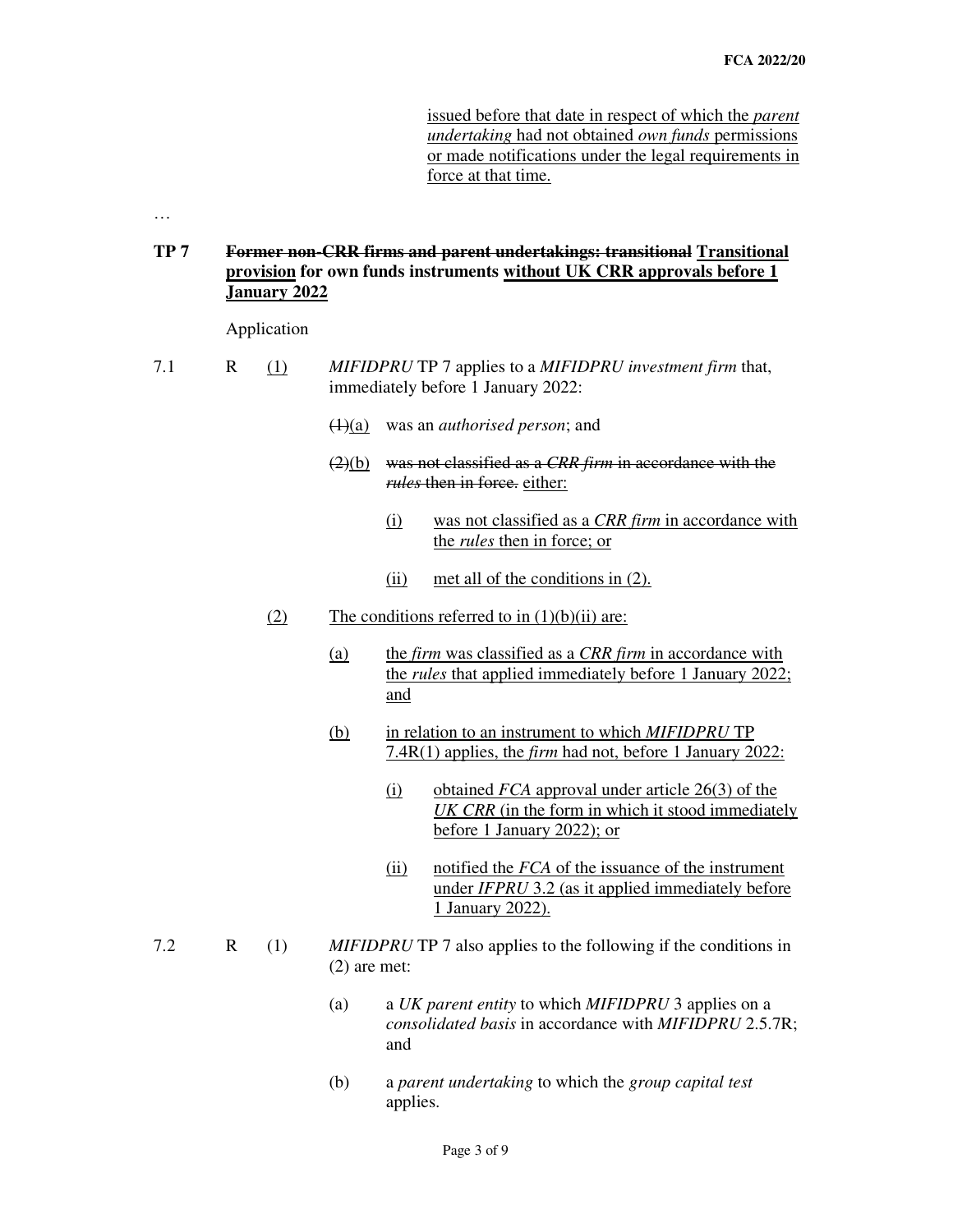- (2) The conditions are that immediately before 1 January 2022 the *UK parent entity* or *parent undertaking*:
	- (a) formed part of the same *investment firm group* as a *firm*, which, on 1 January 2022 became a *MIFIDPRU investment firm*; and
	- (b) was not required to hold *own funds* on either an individual or a consolidated basis in accordance with the *UK CRR*. either:
		- (i) was not required to hold *own funds* on an individual or a consolidated basis in accordance with the *UK CRR*; or
		- (ii) met all of the conditions in (3).
- (3) The conditions referred to in  $(2)(b)(ii)$  are:
	- (a) the *UK parent entity* or *parent undertaking* was required to hold *own funds* on an individual or a consolidated basis in accordance with the *UK CRR* (in the form in which it stood immediately before 1 January 2022); and
	- (b) the *UK parent entity* or *parent undertaking* has issued an instrument to which *MIFIDPRU* TP 7.4R(1) applies;
	- (c) in relation to the instrument in (b), the *UK parent entity* or *parent undertaking* had not, before 1 January 2022:
		- (i) obtained *FCA* approval under article 26(3) of the *UK CRR* (in the form in which it stood immediately before 1 January 2022); or
		- (ii) notified the *FCA* of the issuance of the instrument under *IFPRU* 3.2 (as it applied immediately before 1 January 2022).
- (4) A reference in  $(3)(c)$  to a notification or approval includes a notification or approval that was granted to another member of the *UK parent entity* or *parent undertaking's group* in relation to an instrument issued by the *UK parent entity* or *parent undertaking*.

#### Purpose

7.3 G (1) Before *MIFIDPRU* applied, certain *firms* that subsequently became *MIFIDPRU investment firms* determined their available capital resources according to various provisions in *GENPRU* or *IPRU-INV*. In addition, certain other *firms* were not subject to a dedicated prudential sourcebook in the *FCA Handbook* that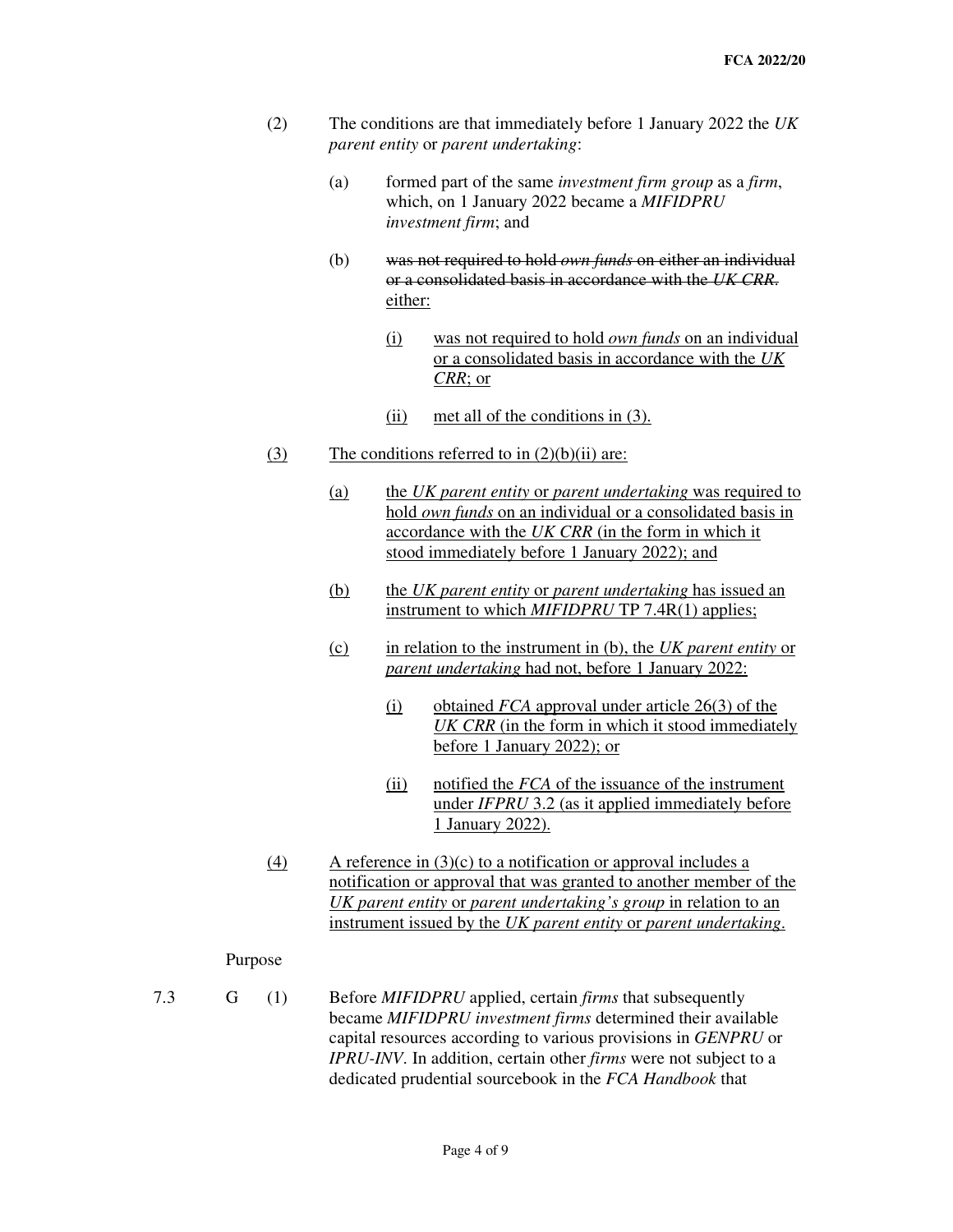contained a detailed regime for recognising the eligibility of capital resources.

- (2) The *rules* on *own funds* in *MIFIDPRU* 3 broadly replicate the approach to recognising capital resources under the *UK CRR*. The purpose of *MIFIDPRU* TP 7 is to permit *firms* that were not *CRR firms* immediately before *MIFIDPRU* began to apply to recognise instruments as *own funds* under *MIFIDPRU* without requiring separate permission from, or notification to, the *FCA* if those instruments:
	- (a) were issued before *MIFIDPRU* began to apply; and
	- (b) meet the conditions to be classified as *own funds* under *MIFIDPRU* 3 (other than the conditions relating to the requirements to seek prior *FCA* consent or to notify the *FCA*).
- (3) Under *MIFIDPRU* TP 1, a permission recognising the issuance of capital instruments as *common equity tier 1 capital* under the *UK CRR* is deemed to be an equivalent permission under *MIFIDPRU*. Therefore, a A notification made before *MIFIDPRU* began to apply by a former *CRR firm* in relation to the issuance of *additional tier 1 instruments* and *tier 2 instruments* will also continue to be valid under *MIFIDPRU* TP 1.
- (3A) Where a former *CRR firm* did not obtain permission for an existing instrument under the *UK CRR* or make a notification under *IFPRU*  3.2 in relation to an instrument, there will be no existing permission or notification to carry forward under *MIFIDPRU* TP 1. In that case, the former *CRR firm* may make a notification under *MIFIDPRU* TP 7 in relation to any outstanding capital instruments issued before 1 January 2022, provided that those instruments meet the conditions to be recognised as the relevant type of *own funds* under *MIFIDPRU* 3.
- (4) *MIFIDPRU* TP 7 also applies to *UK parent entities* to which *MIFIDPRU* 3 applies on a *consolidated basis* and *parent undertakings* to which the *group capital test* applies, where those entities were not required to hold *own funds* on an individual or consolidated basis under the *UK CRR* immediately before *MIFIDPRU* began to apply. This means that provided that the existing instruments issued by these entities meet the relevant conditions in *MIFIDPRU* 3, they can be treated as *own funds* for the purposes of the application of *MIFIDPRU* 3 on a *consolidated basis* or the *group capital test* as long as the entity complies with *MIFIDPRU* TP 7.
- (5) *MIFIDPRU* TP 7 also applies to a *UK parent entity* or other *parent undertaking* that was required to hold *own funds* under the *UK*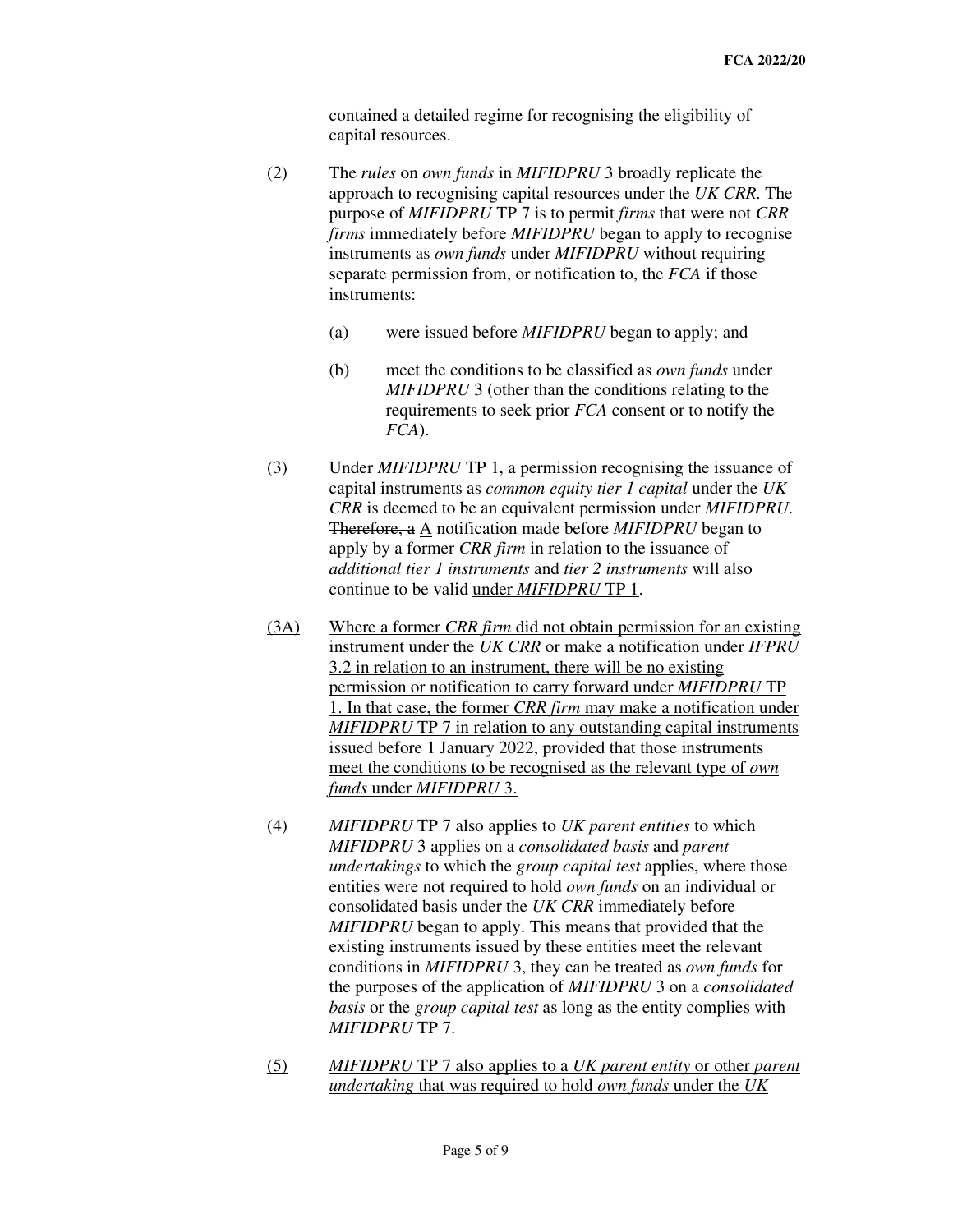*CRR* (whether on an individual or consolidated basis) immediately before *MIFIDPRU* began to apply but did not:

- (a) obtain permission for an existing common equity tier 1 instrument under the *UK CRR*; or
- (b) make a notification in accordance with *IFPRU* 3.2 in relation to an existing additional tier 1 instrument or a tier 2 instrument.
- (6) Where (5) applies, the *UK parent entity* or other *parent undertaking* may make a notification under *MIFIDPRU* TP 7 in relation to any outstanding capital instruments issued before 1 January 2022, provided that those instruments meet the conditions to be recognised as the relevant type of *own funds* under *MIFIDPRU* 3.
- (7) In some cases, the *FCA* may have granted permission to, or accepted a notification from, another member of the *UK parent entity* or other *parent undertaking's group* in relation to an instrument issued by the *UK parent entity* or other *parent undertaking* that counted towards the *consolidated situation*. This is because the *UK CRR* previously applied only indirectly to unregulated *parent undertakings*. In that case, the existing *UK CRR* permission or notification will be treated as a permission or notification of the *UK parent entity* or *parent undertaking*. This means that it will convert into an equivalent deemed *MIFIDPRU* 3 permission or notification of the *UK parent entity* or *parent undertaking* under *MIFIDPRU* TP 1. A notification under *MIFIDPRU* TP 7 is not required in this situation.

 Eligibility of pre-MIFIDPRU capital resources meeting requirements in MIFIDPRU 3 to qualify as own funds under MIFIDPRU without a separate permission or notification

- 
- 7.4 R (1) This *rule* applies to any capital instrument that:
	- (a) was issued by a *firm*, *UK parent entity* or *parent undertaking* before 1 January 2022; and
	- (b) was still in issue on 1 January 2022.
	- (2) The *firm*, *UK parent entity* or *parent undertaking* in (1)(a) is deemed to have been granted the permission, or to have complied with the notification obligation, in column (A) of the table in *MIFIDPRU* TP 7.5R in relation to a capital instrument where the following conditions are met:
		- (a) the conditions in column (B) of the same row of the table in *MIFIDPRU* TP 7.5R are met in relation to that instrument; and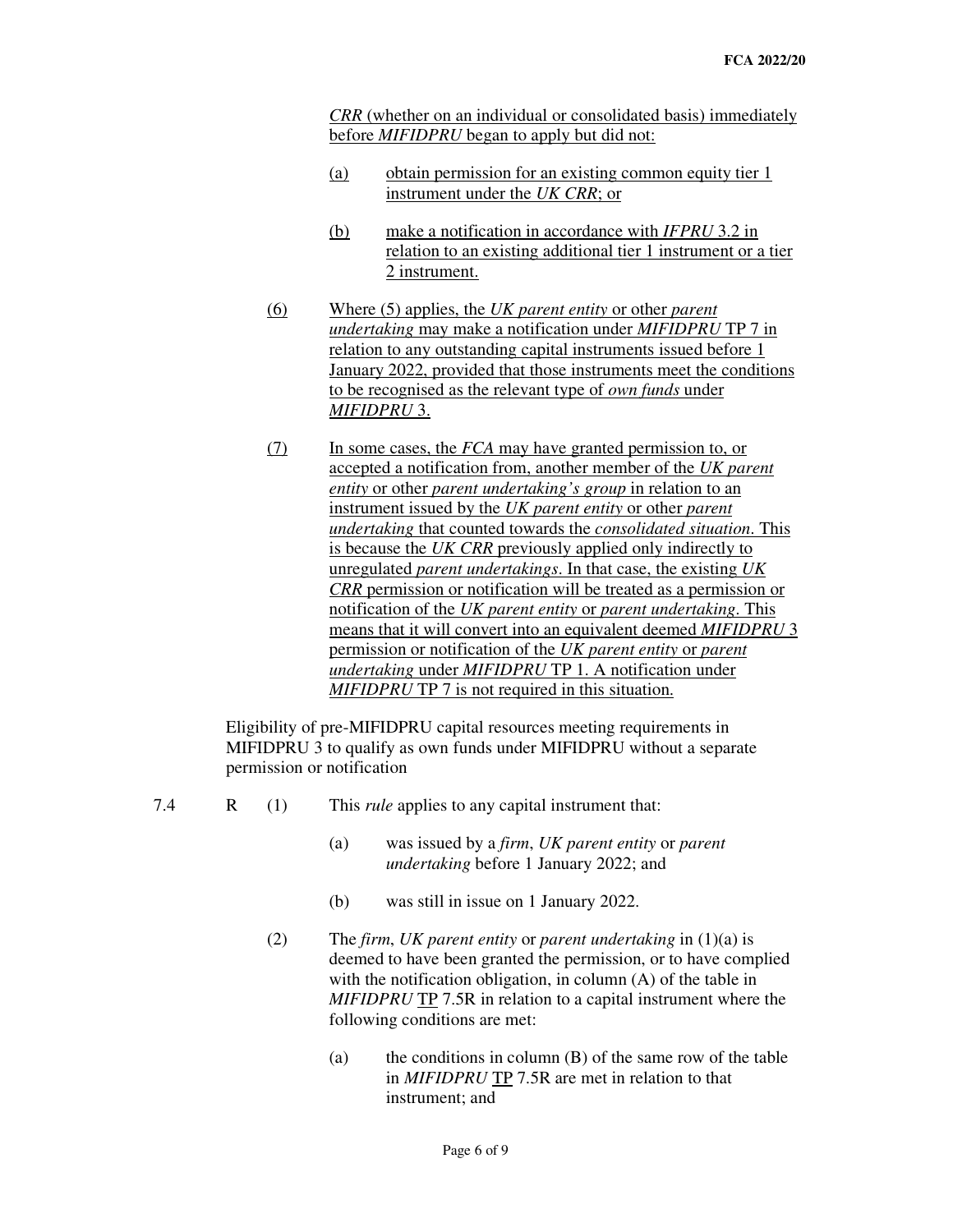- (b) the *firm* has submitted the notification in *MIFIDPRU* TP 7 Annex 1R using the *online notification and application*  system by no later than  $\frac{1 \text{ January } 29 \text{ June } 2022.}{2 \times 10^{10}}$
- (3) A deemed permission or notification under (2) ceases to apply in relation to a capital instrument if the terms of the instrument are varied on or after 1 January 2022 and the instrument ceases to meet:
	- (a) in relation to an instrument being treated as *common equity tier 1 capital*, the conditions in *MIFIDPRU* 3.3 (other than the condition for prior *FCA* permission to classify the instrument as *common equity tier 1 capital*);
	- (b) in relation to an instrument being treated as *additional tier 1 capital*, the conditions in *MIFIDPRU* 3.4; and
	- (c) in relation to an instrument being treated as *tier 2 capital*, the conditions in *MIFIDPRU* 3.5.

# 7.5 R This table belongs to *MIFIDPRU* TP 7.4R.

| (A)<br><b>Requirement for permission or</b><br>notification with which the firm, UK<br>parent entity or parent undertaking<br>is deemed to have complied                                                                                                      | (B)<br><b>Conditions for deemed compliance</b><br>to apply                                                                                                                                                                                                                                                                                                                                             |  |  |  |  |
|---------------------------------------------------------------------------------------------------------------------------------------------------------------------------------------------------------------------------------------------------------------|--------------------------------------------------------------------------------------------------------------------------------------------------------------------------------------------------------------------------------------------------------------------------------------------------------------------------------------------------------------------------------------------------------|--|--|--|--|
| Individual MIFIDPRU investment firms                                                                                                                                                                                                                          |                                                                                                                                                                                                                                                                                                                                                                                                        |  |  |  |  |
| Article $26(3)$ UK CRR (as applied and<br>modified by <i>MIFIDPRU</i> 3.3.1R) and<br>MIFIDPRU 3.3.3R:<br>Requirement for prior <i>FCA</i><br>permission to classify an issuance of<br>capital instruments by a <i>firm</i> as<br>common equity tier 1 capital | Immediately before <i>MIFIDPRU</i> began<br>to apply or, if later, on the date on<br>which the notification in MIFIDPRU<br>$TP 7.4R(2)(b)$ was made, the capital<br>instruments met the conditions to be<br>classified as <i>common equity tier 1</i><br>capital in MIFIDPRU 3.3, except for<br>the requirement for prior FCA<br>permission under article $26(3)$ of the<br>UK CRR and MIFIDPRU 3.3.3R |  |  |  |  |
| MIFIDPRU 3.6.5R(1)(a):<br>Requirement to notify the FCA of the<br>intention to issue <i>additional tier 1</i><br><i>instruments</i>                                                                                                                           | Immediately before MIFIDPRU began<br>to apply or, if later, on the date on<br>which the notification in MIFIDPRU<br>$TP 7.4R(2)(b)$ was made, the capital<br>instruments met the conditions to be<br>classified as <i>additional tier 1 capital</i><br>in MIFIDPRU 3.4                                                                                                                                 |  |  |  |  |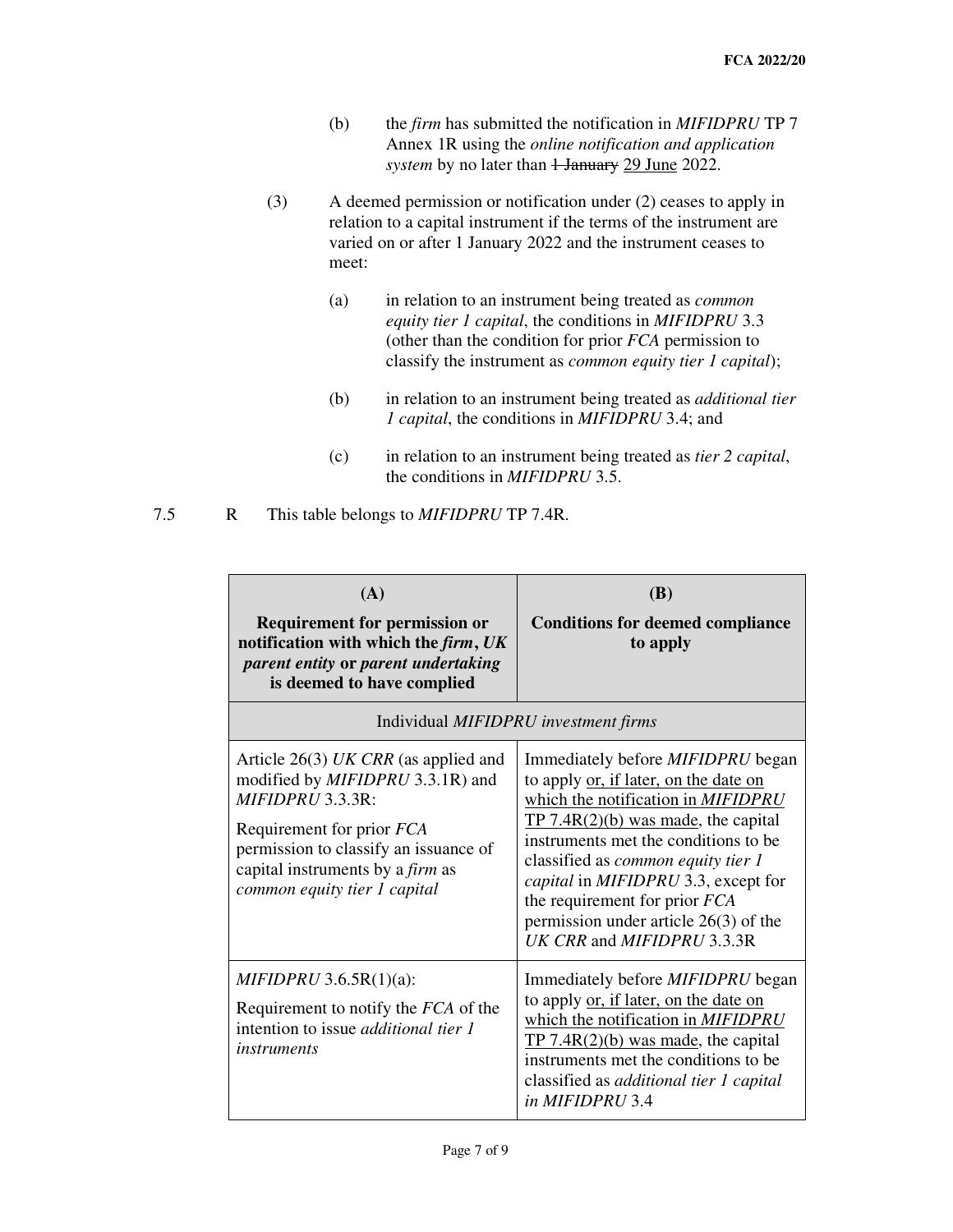| $MIFIDPRU$ 3.6.5 $R(1)(b)$ :<br>Requirement to notify the FCA of the<br>intention to issue <i>tier 2 instruments</i>                                                                                                                                                                            | Immediately before MIFIDPRU began<br>to apply or, if later, on the date on<br>which the notification in MIFIDPRU<br>$TP 7.4R(2)(b)$ was made, the capital<br>instruments met the conditions to be<br>classified as <i>tier 2 capital</i> in<br><b>MIFIDPRU 3.5</b>                                                            |  |  |  |  |
|-------------------------------------------------------------------------------------------------------------------------------------------------------------------------------------------------------------------------------------------------------------------------------------------------|-------------------------------------------------------------------------------------------------------------------------------------------------------------------------------------------------------------------------------------------------------------------------------------------------------------------------------|--|--|--|--|
| UK parent entities to which consolidation under MIFIDPRU 2.5.7R applies                                                                                                                                                                                                                         |                                                                                                                                                                                                                                                                                                                               |  |  |  |  |
| Article $26(3)$ UK CRR (as applied and<br>modified by MIFIDPRU 3.3.1R) and<br>MIFIDPRU 3.3.3R, as they apply on a<br>consolidated basis under MIFIDPRU<br>$2.5.7R(1)$ :                                                                                                                         | Immediately before <i>MIFIDPRU</i> began<br>to apply or, if later, on the date on<br>which the notification in MIFIDPRU<br>TP $7.4R(2)(b)$ was made, the capital<br>instruments met the conditions to be<br>classified as common equity tier 1                                                                                |  |  |  |  |
| Requirement for prior FCA<br>permission to classify an issuance of<br>capital instruments by a UK parent<br>entity as common equity tier 1 capital                                                                                                                                              | capital in MIFIDPRU 3.3 (as it<br>applies on a consolidated basis),<br>except for the requirement for prior<br>$FCA$ permission under article 26(3) of<br>the UK CRR and MIFIDPRU 3.3.3R                                                                                                                                      |  |  |  |  |
| $MIFIDPRU$ 3.6.5R(1)(a), as modified<br>by MIFIDPRU 3.6.8R:<br>Requirement to notify the FCA of the<br>intention to issue <i>additional tier 1</i><br><i>instruments</i>                                                                                                                        | Immediately before <i>MIFIDPRU</i> began<br>to apply or, if later, on the date on<br>which the notification in MIFIDPRU<br>TP $7.4R(2)(b)$ was made, the capital<br>instruments met the conditions to be<br>classified as additional tier 1 capital<br>in MIFIDPRU 3.4 (as it applies on a<br>consolidated basis)             |  |  |  |  |
| $MIFIDPRU$ 3.6.5R(1)(b), as modified<br>by MIFIDPRU 3.6.8R:<br>Requirement to notify the FCA of the<br>intention to issue <i>tier 2 instruments</i>                                                                                                                                             | Immediately before MIFIDPRU began<br>to apply or, if later, on the date on<br>which the notification in MIFIDPRU<br>TP $7.4R(2)(b)$ was made, the capital<br>instruments met the conditions to be<br>classified as tier 2 capital in<br><i>MIFIDPRU</i> 3.5 (as it applies on a<br>consolidated basis)                        |  |  |  |  |
| <i>Parent undertakings</i> to which the <i>group capital test</i> applies                                                                                                                                                                                                                       |                                                                                                                                                                                                                                                                                                                               |  |  |  |  |
| Article 26(3) UK CRR (as applied and<br>modified by <i>MIFIDPRU</i> 3.3.1R) and<br>MIFIDPRU 3.3.3R, as they apply to a<br>parent undertaking under MIFIDPRU<br>$3.7.4R(1)(a)$ :<br>Requirement for prior FCA<br>permission to classify an issuance of<br>capital instruments by a <i>parent</i> | Immediately before <i>MIFIDPRU</i> began<br>to apply or, if later, on the date on<br>which the notification in MIFIDPRU<br>$TP 7.4R(2)(b)$ was made, the capital<br>instruments met the conditions to be<br>classified as <i>common equity tier 1</i><br>capital in MIFIDPRU 3.3, except for<br>the requirement for prior FCA |  |  |  |  |